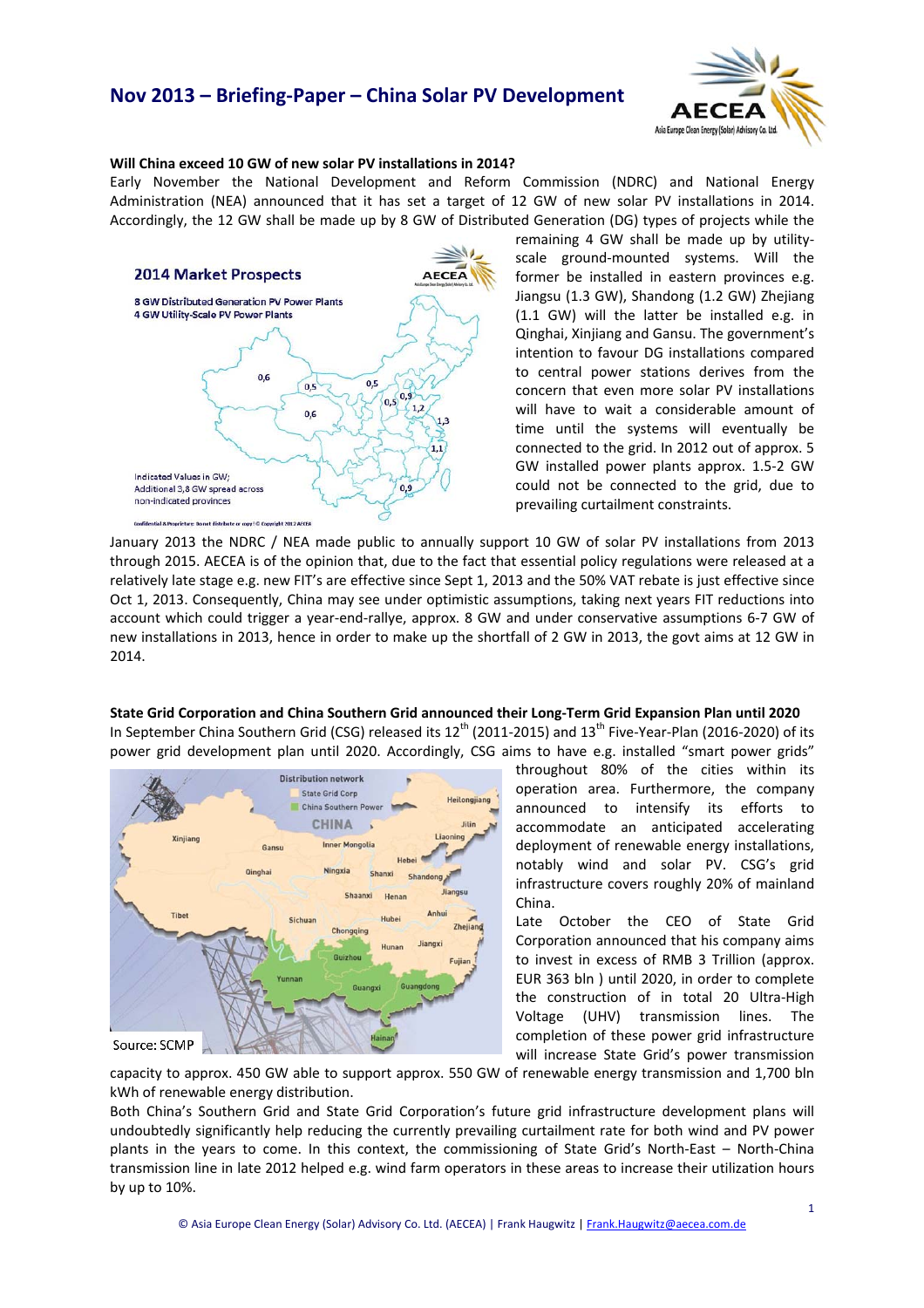## **Nov 2013 – Briefing‐Paper – China Solar PV Development**



## **Distributed Generation**

In order to further stimulate demand for DG type of projects the central government already in August 2013 approved in total 1823 MW spread across seven provinces and five cities to be executed by the end of 2015. In



the remaining months of 2013 almost 800 MW of projects shall be deployed. All projects shall be predominantly implemented in so-called "Industrial & Development Zones/Parks", interestingly all of them are located in Eastern Chinese Province. Overall, according to Chinese estimates the rooftop potential in just such zones/parks throughout the country shall amount to approx. 80 GW.

In an attempt to further stimulate demand through increasing the financial attractiveness of DG projects late November the National Energy Administration (NEA) released an official notification offering tax reliefs. The notification contains a number of detailed support measures designed to accelerate the

deployment of distributive PV power generation. AECEA is of the opinion that the fairly comprehensive set of just released regulations and support measures will create sound demand for distributed generation of PV.

#### **Could China's Domestic Carbon Emission Trading Market become a new Financing Scheme for PV ?**

Today, China is the largest emitter of greenhouse gases (GHG) worldwide. By 2020, the country targets a reduction of it's carbon dioxide emissions per unit of gross domestic product by up to 45% from 2005 levels; an interim target calls for 17% by 2015. To realize this target late November Shanghai and Beijing launched a

carbon market and the province of Guangdong is scheduled to follow these examples this very December. In total 202 companies including state‐owned local power utilities located in Guangdong shall limit its carbon dioxide emissions to 350 Mio tonnes this year. China aims to have in total seven pilot carbon trading markets by 2014.

Upon establishment these "seven domestic carbon trading markets" shall regulate approx. 700‐800 Mio tonnes of carbon dioxide annually, an amount roughly equal to that of Germany. The domestic pilot carbon trading areas accounts for nearly one third of China's national GDP. In the longer term the central government is planning to have a national trading scheme



which could be the world's largest. Already since 2009 Chinese solar PV companies are taking advantage of the so-called "Clean Development Mechanism" (CDM), in order to generate additional revenues through this international carbon emission trading scheme.

Given the central governments intention to use "market mechanism" in order to reduce its domestic carbon dioxide emissions AECEA expects that an increasing number of companies will join this carbon trading in future. Among other reasons to join that it will be mandatory for companies to participate, such a domestic scheme won't be subject to any currency fluctuations unlike the CDM and companies would like to enjoy a "greener image". However, not all pilot provinces are equally attractive, in particular Chongqing Municipality and Hubei Province are not endowed with favourable environmental conditions calling for large‐scale PV deployment or have been major destinations for local PV production either.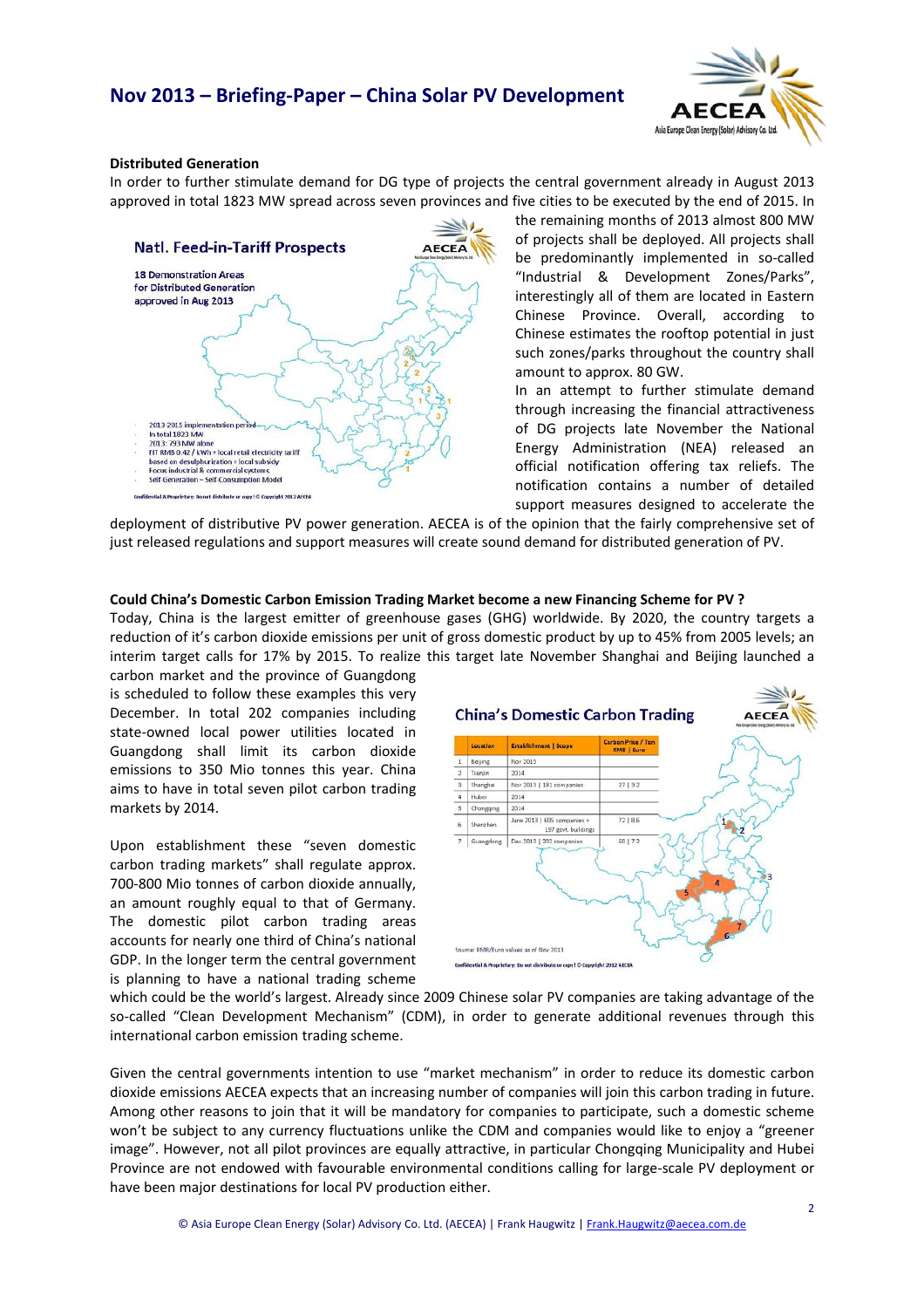## **Nov 2013 – Briefing‐Paper – China Solar PV Development**



Further concern about the scheme's effectiveness is given that e.g. Guangdong utilities are rumoured for not being too exited to be subject of their provincial trading scheme or in other words "what if local power utilities and state-owned-enterprises refuse to comply"? AECEA is of the opinion that such a domestic carbon trading scheme will very likely generate interest among both national Chinese and international PV project developers to get engaged, even if at this stage a certain degree of uncertainty on how the scheme will roll out remains. Solar PV companies like GCL already assessing internally the impact of such carbon trading scheme despite the fact that GCL's production mainly takes place in Jiangsu.

3<sup>rd</sup> Plenary Meeting of the 18<sup>th</sup> Central Committee | Innovation | Green Development | Power Sector Reform November 2013 witnessed the 3rd Plenary Meeting of the Communist Party's 18th Central Committee. The outcome of this meeting was a formulation of China's economic agenda for the next decade to come. In the run-up to this meeting the State Council's Think Tank the "Development Research Center" published a so-called "383 Plan" because its proposal covers three reform areas (market, government, corporations), eight key sectors and three packages. Next to the identified key sectors the 383 plan in particular stressed "to support indigenous innovation designed to achieve industrial upgrading and to pursue an overall innovation driven and green path of future social and economic development".

Upon concluding the 3<sup>rd</sup> Plenary Meeting of the 18<sup>th</sup> Central Committee an official document outlining 60 tasks which the party aims to accomplish by 2020 were released. Among others, by 2020 the central government plans to establish a market-oriented pricing system for electricity. Accordingly, the government shall give the market the right to set prices and shall only keep prices for public utilities and services under its control. To date, NDRC e.g. sets wholesale power prices and tariffs for residential and industrial usage.

In the context above one example highlighted in the 383 plan under the heading "to focus on abolishing the prevailing monopoly in the power sector, promoting competition and reshaping regulations, and accelerating basic industry sector reform" is e.g. the introduction of large‐consumer direct purchase of electricity, to establish real competitive generation market, deepen the power system reform, and the "bidding" mechanism. The formation of a competitive electricity market of a bilateral contract market-oriented, supplemented by real‐time competition. Promote price formation mechanism reform, tariff established by competition in the market or by the bilateral contract between the power generation enterprises and the large customers; transmission and distribution tariff are controlled by the government to form the independent price to reflect the efficiency of power grid enterprises on electricity transmission and distribution; residents and small businesses selling price is still subject to government guidance. The first step is to achieve the financial separation on transmission and distribution business, then to carry out a pilot based on the progressive realization of completely separation of transmission and distribution.

**China Development Bank grants USD 32 Mio Loan for 20 MWp HCPV Project in Xinjiang Autonomous Region** Late November the China Development Bank (CDB) granted RMB 200 Mio loan (approx. USD 32 Mio) for a 20 MW High-Concentrating Photovoltaic (HCPV) project undertaken by the Chinese developer Focusic New



Energy Holding Co., Ltd. in Hami / Xinjiang Autonomous Region. Focusic is building the 20 MWp project in partnership with the French company Soitec which supplies the full dual-axis CPV systems. Already since summer 2013 one section of the CPV system is connected to the grid allowing Focusic to monitor the performance under operational conditions. According to the developers schedule 3 MWp (Phase 1) shall be connected by the end of 2013, whereas by the end of the next phase (Note: To date, Focusic has ordered 8.5 MWp of Soitec's CPV modules for which Focusic has secured the CDB financing) shall be gridconnected in 2014. China is home to approx. 500,000 square miles of high DNI territory.